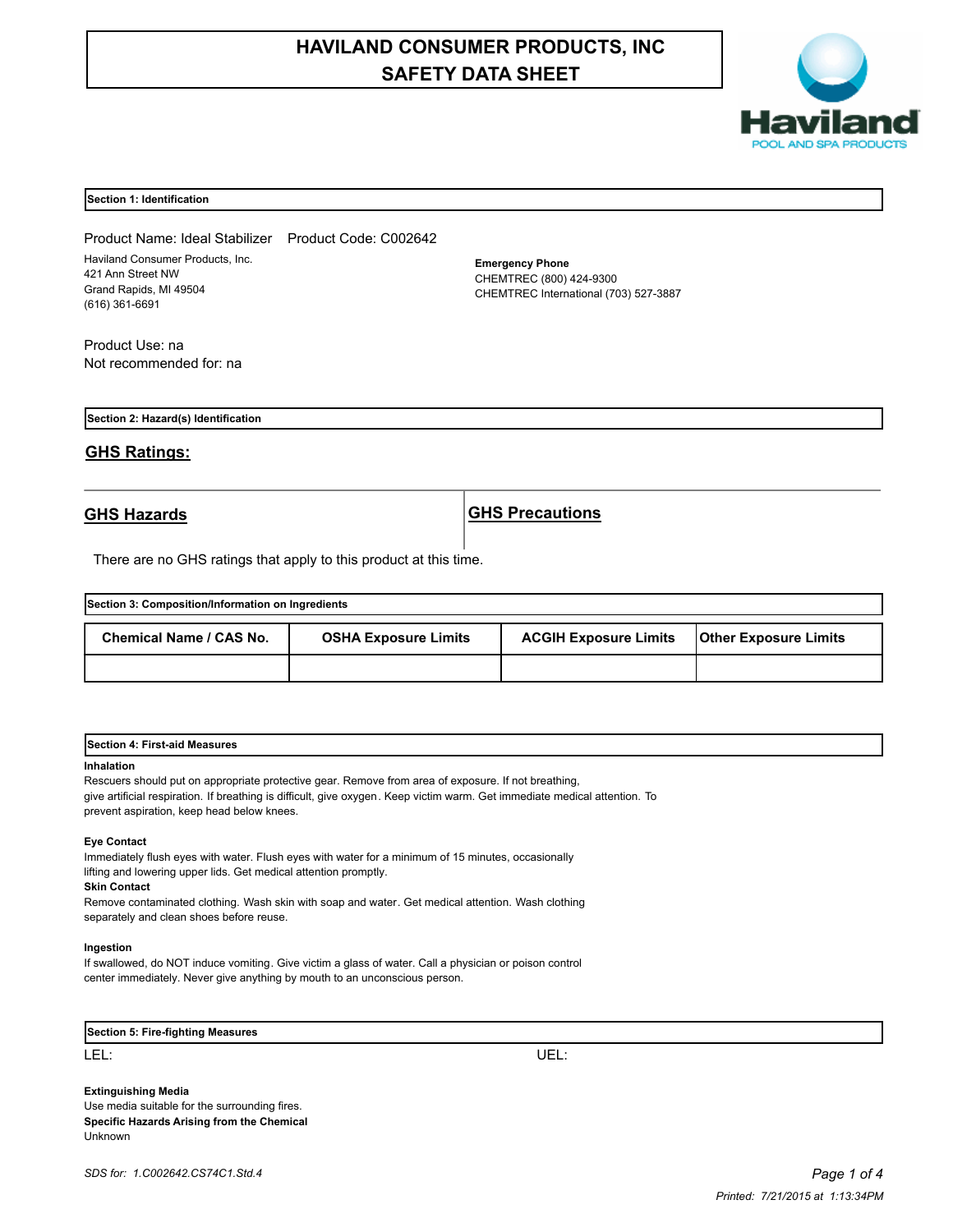#### **Special Protective Equipment and Precautions for Firefighters**

**Special Information**: As in any fire, wear self-contained breathing apparatus pressure-demand (MSHA/NIOSH approved or equivalent) and full protective gear.

#### **Section 6: Accidental Release Measures**

**STEPS TO BE TAKEN IN CASE MATERIAL IS RELEASE OR SPILLED:**

Wear appropriate protective equipment and clothing during clean up . Sweep spill and transfer material into appropriate container(s) for disposal.

#### **Section 7: Handling and Storage**

**HANDLING:** Use only in a well ventilated area. Avoid breathing vapor, fumes or mist. Avoid contact with eyes, skin, and clothing. Ground and bond containers when transferring material. Always open containers slowly to allow any excess pressure to vent. Follow all MSDS/label precautions even after containers are emptied because they may retain product residues.

**STORAGE:** Keep away from heat, sparks, and flame. Store containers in a cool, well ventilated place. Keep container closed when not in use. Protect from direct sunlight.

| Section 8: Exposure Control/Personal Protection |                             |                              |                              |  |
|-------------------------------------------------|-----------------------------|------------------------------|------------------------------|--|
| <b>Chemical Name / CAS No.</b>                  | <b>OSHA Exposure Limits</b> | <b>ACGIH Exposure Limits</b> | <b>Other Exposure Limits</b> |  |
|                                                 |                             |                              |                              |  |
|                                                 |                             |                              |                              |  |

**RESPIRATORY PROTECTION:** A respiratory protection program that meets OSHA 1910.134 and ANSI Z88.2 requirements must be followed whenever workplace conditions warrant the use of a respirator.

**SKIN PROTECTION:** Wear impervious protective gloves. Wear protective gear as needed - apron, suit, boots .

**EYE PROTECTION:** Wear safety glasses with side shields (or goggles) and a face shield .

**OTHER PROTECTIVE EQUIPMENT**: Facilities storing or utilizing this material should be equipped with an eyewash facility and a safety shower.

**HYGENIC PRACTICES:** Do not eat, drink, or smoke in areas where this material is used. Avoid breathing vapors. Remove contaminated clothing and wash before reuse. Wash thoroughly after handling. Wash hands before eating.

#### **Section 9: Physical and Chemical Properties**

| <b>Flash point: Unknown</b>                   | <b>Evaporation rate: Unknown</b>         |  |
|-----------------------------------------------|------------------------------------------|--|
| <b>Flammability: Unknown</b>                  | <b>Explosive Limits: Unknown</b>         |  |
| <b>Specific Gravity 2.5</b>                   | <b>Autoignition temperature: Unknown</b> |  |
| Decomposition temperature: Unknown            | <b>Viscosity: Unknown</b>                |  |
| <b>Grams VOC less water: Unknown</b>          | Appearance: white granules or<br>powder  |  |
| <b>Odor: odorless</b>                         | Vapor Pressure: Unknown                  |  |
| Odor threshold: Unknown                       | Vapor Density: Unknown                   |  |
| pH: 3.8-4.0                                   | <b>Density: Unknown</b>                  |  |
| <b>Melting point:</b> Sublimes $@$ 320-330 °C | <b>Freezing point: Unknown</b>           |  |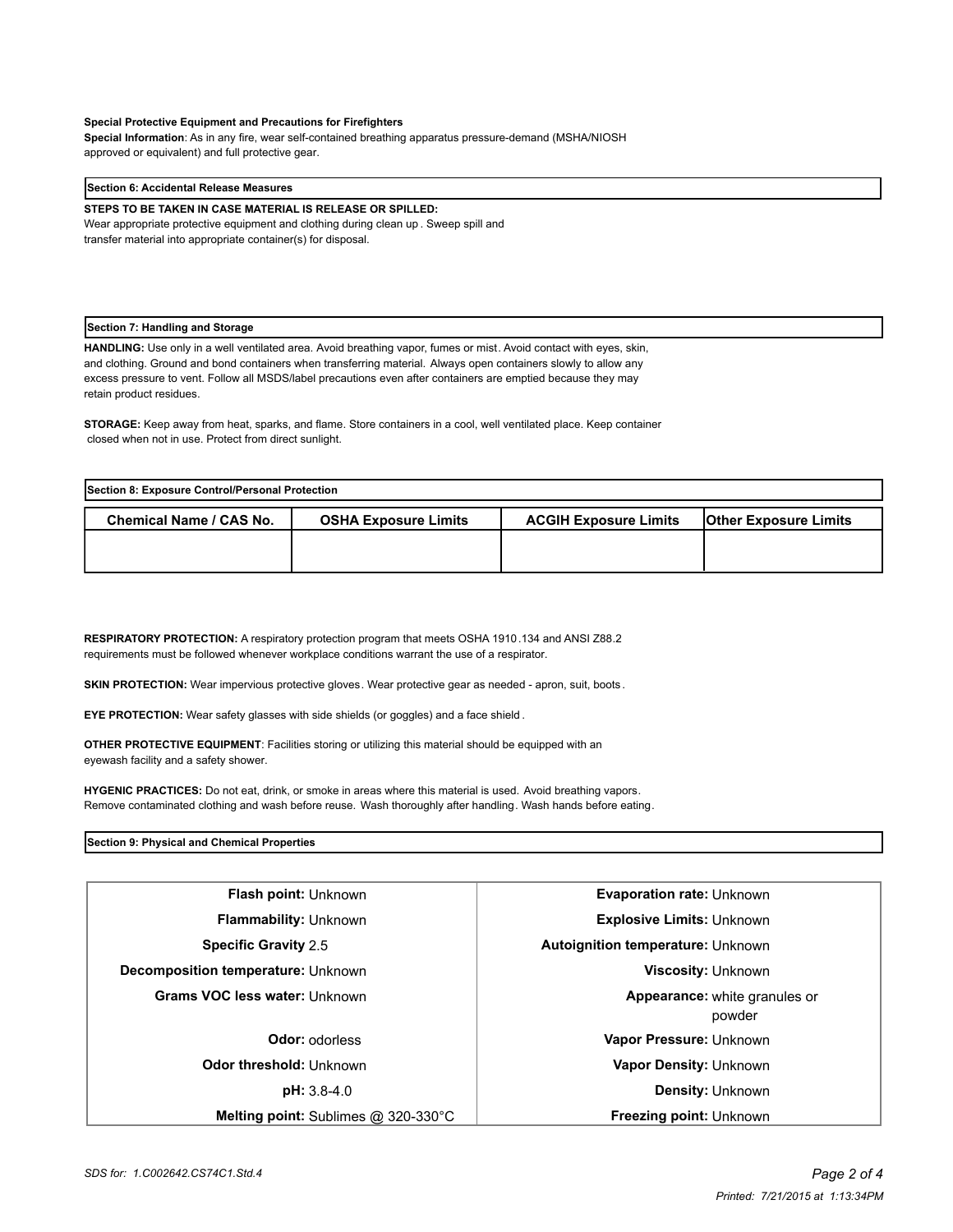### **Section 10: Stability and Reactivity**

**Chemical Stability:** STABLE

# **Incompatibile Materials**  Strong oxidizing agents. **Conditions to Avoid** Unknown

**Hazardous Decomposition Products** Carbon monoxide, carbon dioxide. Oxides of nitrogen, and cyanic acid.

#### **Hazardous Polymerization**

Hazardous polymerization will not occur.

**Section 11: Toxicology Information**

### **Mixture Toxicity**

**Routes of Entry:** Inhalation

Ingestion Skin contact Eye contact

#### **Effects of Overexposure**

**Emergency Overview** May be harmful upon eye or skin contact with slight irritation. **Acute Health Effects** Redness of exposed tissues. Irritation of skin and eyes.

**Section 12: Ecological Information**

#### **Section 13: Disposal Considerations**

Dispose of in accordance with local, state and federal regulations.

#### **Section 14: Transportation Informations**

Refer to Bill of Lading or container label for DOT or other transportation hazard classification, if any .

**Section 15: Regulatory Information**

**Country Country Regulation Regulation Regulation All Components Listed** 

**Section 16: Other Information**